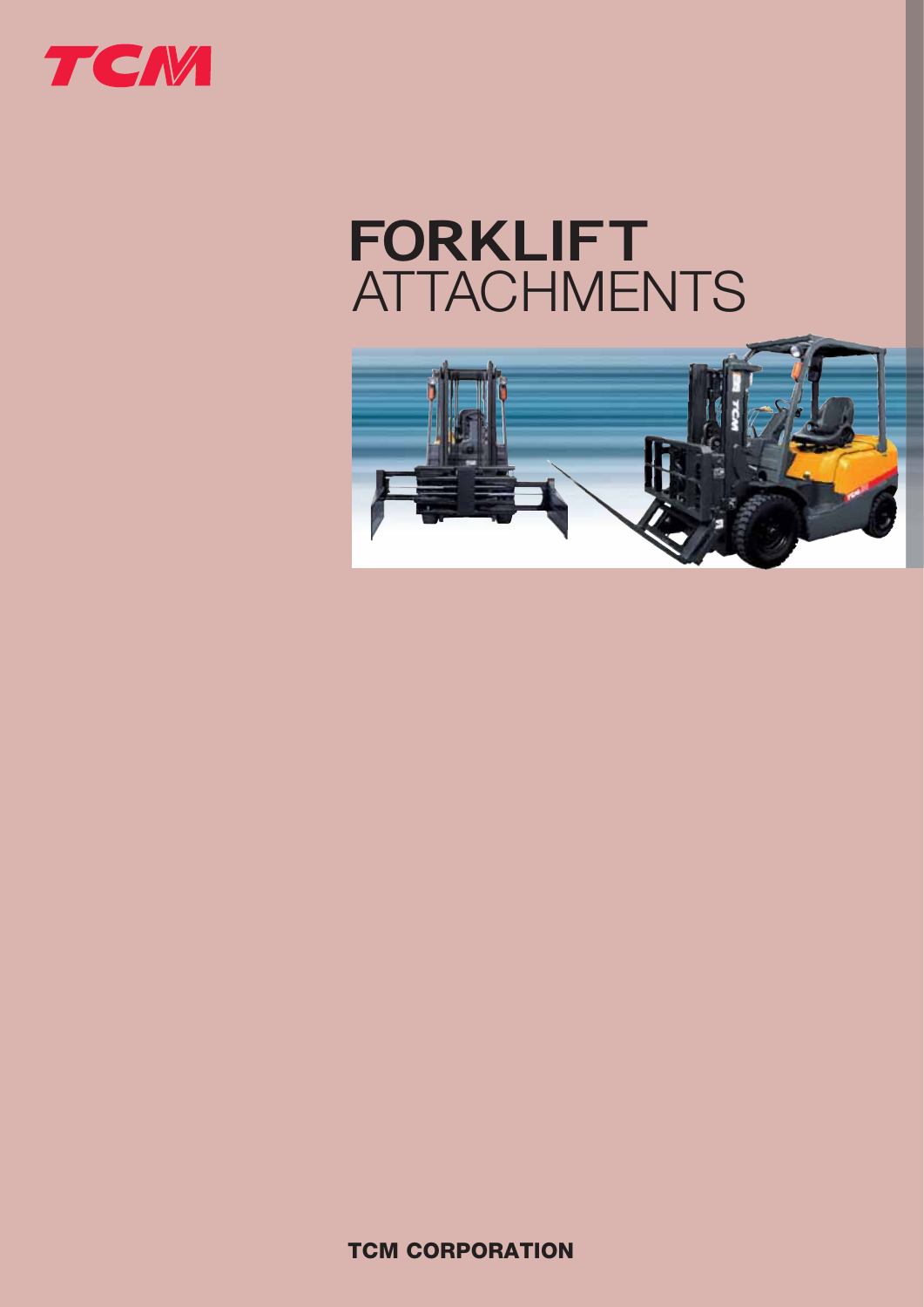The forks can be shifted left or right 75, 100, 120, or 150 mm. They move together with the load backrest allowing the operator to align them perfectly with the pallet notches, without repositioning the truck. The side shifter attachment is an ideal solution for load handling in narrow spaces where close stacking of loads is required or it is difficult to reposition the truck when picking up or depositing a load.

The fork positioner allows the operator to adjust the fork spacing hydraulically for various pallet configurations, without leaving the operator's seat. They are used primarily in high volume operations where there is a great variety of pallet sizes to be handled. The top and bottom shaft type of positioner produces less vibration and prevents the fork spacing from widening during handling. It is especially suitable for handling coil stock or flanged containers. The forks can be side shifted while loaded. The attachment also comes as an integral hook type (2 - 3 ton engine-powered models) and a screw type.

Optionally available for compact reach truck models FRB10 - 13 and low-overall-height reach truck models FRB9 - 13. Optionally available for engine-powered trucks (1 - 4.5 ton models), Acroba series trucks(1 - 3.5 ton models), and battery-powered trucks (1 - 3 ton models) with a VFM or VFHM mast.<br>
And battery-powered trucks (1 - 3 ton m

Side shifters come in three types: shaft type, hook type and integral-hook type (for 1 to 3 ton trucks). Trucks with a VM300 mast



Hinged forks are a versatile attachment used to handle long loads such as lumber. pipes, or metal bars smoothly and efficiently. This attachment tilts the forks up (up to 40°) and down (up to 50°) to cradle and dump loads easily. With a scoop installed, the truck can also work as a bucket truck. And of course, the hinged forks can handle ordinary palletized loads as well. This attachment really offers multi-job versatility.Hinged forks come in two variations: a dual cylinder type and a heavy-duty single cylinder type (for 2 - 4.5 ton trucks). The single cylinder type has a shorter overhang

Long forks are suitable for transporting light, bulky loads or for scooping up loads from a distance, when the truck cannot come too close to them.

| TIUCRS WILLI & VIVIOUU III&SL                   |           |      |  |                      |              |                                         |           |            |
|-------------------------------------------------|-----------|------|--|----------------------|--------------|-----------------------------------------|-----------|------------|
| Max. load (kg)                                  |           |      |  | Shaft type;          | (Hook type); | <integral-hook type=""></integral-hook> |           |            |
| FG D 10                                         | 900 950   | 950  |  | <b>FD80</b>          |              |                                         |           | 8000       |
| F H G D/FHGE15                                  | 1400 1450 | 1450 |  | FD100                |              |                                         |           | 10000      |
| F H G D/FHGE18                                  | 1600 1650 | 1700 |  | <b>FA20D</b>         |              |                                         | 1950 1950 |            |
| F H G D/F H GF20                                | 1950 1950 | 2000 |  | <b>FA25D</b>         |              |                                         | 2450 2450 |            |
| F H G D/F H GF25                                | 2450 2450 | 2500 |  | <b>FA30D</b>         |              |                                         | 2900 2900 |            |
| F H G D/F H GF30                                | 2900 2900 | 3000 |  | FB10/FRB10           |              | 900 950                                 |           | 950 /1000  |
| FD35                                            |           | 3100 |  | FRB <sub>13</sub>    |              |                                         |           | 1200       |
| FG D 35                                         |           | 3500 |  | FRB14                |              |                                         |           | 1250       |
| FG D 40                                         |           | 4000 |  | <b>FB15/FRB15</b>    |              | 1400 1450                               |           | 1450 /1450 |
| FD45                                            |           | 4500 |  | FB18/FRB18           |              | 1600 1650                               |           | 1700 /1650 |
| <b>FD50</b>                                     |           | 5000 |  | FB20/FRB20           |              | 1950 1950                               |           | 2000 /1900 |
| FD60                                            |           | 6000 |  | <b>FR25/FRB25</b>    |              | 2450 2450                               |           | 2500 /2400 |
| <b>FD70</b>                                     |           | 7000 |  | <b>FB30</b>          |              | 2900 2900                               |           | 3000       |
|                                                 |           |      |  | FB35                 |              |                                         |           | 3100       |
| Load center (mm)                                |           |      |  |                      |              | FG D 35 - FD100 600                     |           | 500        |
| Side shift (mm, each side)                      |           |      |  |                      |              |                                         |           |            |
| FG D 10, F H G D/FHGE15 - 30, FD35, FA20D - 30D |           | 100  |  | $FD50 - 100$         |              |                                         |           | 150        |
| FG D 35 - 40, FD45                              |           | 120  |  | FB10 - 30/FRB10 - 25 |              |                                         |           | 100/75     |
|                                                 |           |      |  |                      |              |                                         |           |            |

Fork extension sleeves play almost the same role as the long fork attachment, but they can be installed or removed quickly to handle different types of loads. Three to five types of fork extension sleeves are available for each truck model.

The scoop with fork  $p$ can be installed on the easily and quickly, ar suitable for scooping dumping powder and material. The scoop is a in two types: Type I with front edge and Type II **Scoop for the hinged fork attachment**

|                                               |           |             |                            | Trucks with a VM300 mast                              |              |      |
|-----------------------------------------------|-----------|-------------|----------------------------|-------------------------------------------------------|--------------|------|
| Max. load (kg)                                |           |             | Top and bottom shaft type; | <lntegral-hook type="">; (Screw type)</lntegral-hook> |              |      |
| FG D 10                                       |           | 900         | <b>FD70</b>                |                                                       | 6700 7000    |      |
| F H G D/FHGE15                                |           | 1400        | <b>FD80</b>                |                                                       | 7700 8000    |      |
| F H G D/FHGE18                                |           | 1600        | FD100                      |                                                       | 10000 10000  |      |
| F H G D/F H GE20                              | 1900 2000 | 2000        | FA20D                      |                                                       | 1900 2000    |      |
| F H G D/F H GE25                              | 2400 2500 | 2500        | <b>FA25D</b>               |                                                       | 2400 2500    |      |
| F H G D/F H GE30                              | 2900 3000 | 3000        | <b>FA30D</b>               |                                                       | 2900 3000    |      |
| FD35                                          |           | 3200        | <b>FB10</b>                |                                                       |              | 900  |
| FG D 35                                       |           | 3500 3500   | <b>FB15</b>                |                                                       |              | 1400 |
| FG D 40                                       |           | 4000 4000   | <b>FB18</b>                |                                                       |              | 1600 |
| FD45                                          |           | 4500 4500   | FB20                       |                                                       |              | 1900 |
| <b>FD50</b>                                   |           | 4900 4850   | <b>FB25</b>                |                                                       |              | 2400 |
| FD60                                          |           | 5800 6000   | FB30                       |                                                       |              | 2900 |
|                                               |           |             | <b>FB35</b>                |                                                       |              | 3200 |
| Load center (mm)                              |           |             |                            | FG D 35 - FD100 600                                   |              | 500  |
| Fork spacing (top and bottom shaft type) (mm) |           |             |                            |                                                       |              |      |
|                                               |           |             |                            |                                                       |              |      |
| FG D 10, F H G D/FHGE15 - 18, FB10 - 15, FB18 |           | $260 - 870$ | FG D 35 - 40, FD45 - 50    |                                                       | $380 - 1220$ |      |
|                                               |           |             |                            |                                                       |              |      |

| FD35, FB35                                    | $370 - 1035$ | FD100                     | $455 - 2115$ |
|-----------------------------------------------|--------------|---------------------------|--------------|
| F H G D/F H GE30, FA30D, FB30                 | $310 - 1035$ | <b>FD80</b>               | $410 - 1790$ |
| F H G D/F H GE20 - 25, FA20D - 25D, FB20 - 25 | $310 - 975$  | $FDS0 - 70$               | $360 - 1690$ |
| FG D 10. F H G D/FHGE15 - 18. FB10 - 15. FB18 | 260 - 870    | - FG D 35 - 40. FD45 - 50 | 380 - 1220   |

Optionally available for engine-powered trucks (2 - 4.5 ton models), Acroba series trucks (2 - 4 ton models), and<br>battery-powered trucks (2 - 3.5 ton models) with a VFM or VFHM mast.<br>Available for all trucks with long fork

1

WFH

HFS

EFH

LFH

### **HINGED FORKS**

and an increased allowable load. In addition, hinged forks can be used in combination with a variety of attachments including a scoop, wide finger bar, long forks, and fork extension sleeves, to respond efficiently to various job requirements.

toothed edge.

**Attachments for hinged forks**

hinged

forks

chments for

 $\mathbf{H}$ 

**Long forks for the hinged fork attachment**

**Wide finger bar for the hinged fork attachment** 

**Fork extension sleeves for the hinged fork attachment**

| The wide finger bar is suitable                               | <b>Truck model</b>                              | Finger bar width |
|---------------------------------------------------------------|-------------------------------------------------|------------------|
| for handling long, unstable<br>loads such as railway sleepers | FG D 10, F H G D/FHGE15 - 18<br>FB10 - 18       | 1250 mm          |
| or plywood.                                                   | F H G D/F H GE20 - 25, FA20D - 25D<br>FB20 - 25 | 1480 mm          |
|                                                               | F H G D/F H GE30, FD35, FA30D<br>FB30 - 35      | 1520 mm          |
|                                                               | FG D 35 - 40, FD45                              | 1850/2050 mm     |
|                                                               | <b>FD50</b>                                     | 1850 mm          |
|                                                               | FD60 - 70                                       | 2000/2080 mm     |

|                                                   |           |              |                         | Trucks with a VM300 mast                                 |
|---------------------------------------------------|-----------|--------------|-------------------------|----------------------------------------------------------|
| Max. load (kg)                                    |           |              | Dual cylinder type;     | (Single cylinder type)                                   |
| FG D 10, FB10                                     | 800       | FD45         |                         | 3800 4300                                                |
| F H G D/FHGE15, FB15                              | 1250      | FD50         |                         | 4250                                                     |
| F H G D/FHGE18, FB18                              | 1500      | <b>FD60</b>  |                         | 5000                                                     |
| F H G D/F H GE20, FB20                            | 1750 1800 | <b>FD70</b>  |                         | 6000                                                     |
| F H G D/F H GE25, FB25                            | 2150 2300 | <b>FD80</b>  |                         | 6200                                                     |
| F H G D/F H GE30, FB30                            | 2550 2750 | <b>FA20D</b> |                         | 1700 1800                                                |
| FD35, FB35                                        | 2700      | <b>FA25D</b> |                         | 2100 2300                                                |
| FG D 35                                           | 3200 3350 | FA30D        |                         | 2500 2750                                                |
| <b>FG D 40</b>                                    | 3500 3850 |              |                         |                                                          |
| Load center (mm)                                  |           |              |                         | FD80 600 500                                             |
|                                                   |           |              |                         |                                                          |
| Dumping clearance (mm)                            |           |              | Dual cylinder type;     | (Single cylinder type)                                   |
| FG D 10, FB10                                     | 2400      | FD35, FB35   |                         | 2145                                                     |
| F H G D/FHGE15 - 18, FB15 - 18                    | 2280      |              | FG D 35 - 40, FD45 - 50 | 2125 2145                                                |
| F H G D/F H GE20 - 25, FA20D - 25D<br>$FR20 - 25$ | 2265 2250 | FD60 - 70    |                         | 2130                                                     |
| F H G D/F H GE30, FB30                            | 2165 2170 | FD80         |                         | 2000                                                     |
| <b>FA30D</b>                                      | 2170      |              |                         |                                                          |
|                                                   |           |              |                         | All FB and data a construction of the state of the data. |

| Long fork model LFH LFH<br><b>Truck model</b>     | 77         | 85 | LFH I<br>92 | LFH.<br>107 | <b>LFH</b><br>122 | LFH<br>137 | LFH.<br>152 | <b>LFH</b><br>167 | <b>LFH</b><br>182 | LFH<br>197 | LFH<br>212 |
|---------------------------------------------------|------------|----|-------------|-------------|-------------------|------------|-------------|-------------------|-------------------|------------|------------|
| FG D 10, FB10                                     | <b>STD</b> |    |             |             |                   |            |             |                   |                   |            |            |
| F H G D/FHGE15 - 18, FB15 - 18                    |            |    | <b>STD</b>  |             |                   |            |             |                   |                   |            |            |
| F H G D/F H GE20 - 25, FA20D - 25D<br>$FB20 - 25$ |            |    | <b>STD</b>  |             |                   |            |             |                   |                   |            |            |
| F H G D/F H GE30, FD35, FA30D<br>FB30 - 35        |            |    |             | <b>STD</b>  |                   |            |             |                   |                   |            |            |
| FG D 35 - 40, FD45                                |            |    |             | <b>STD</b>  |                   |            |             |                   |                   |            |            |
| FD50 - 70                                         |            |    |             | <b>STD</b>  |                   |            |             |                   |                   |            |            |
| <b>FD80</b>                                       |            |    |             |             | <b>STD</b>        |            |             |                   |                   |            |            |

| pockets                      | <b>Truck model</b>                                            | Scoop capacity (heaped)     |  |  |  |
|------------------------------|---------------------------------------------------------------|-----------------------------|--|--|--|
| ie forks<br>nd it is         | FG D 10, F H G D/FHGE15 - 18<br>FB10 - 18                     | $0.6 \, \text{m}^3$         |  |  |  |
| ng and<br>d loose            | F H G D/F H GE20 - 25 (STD - WIDE)<br>FB20 - 25 (STD - WIDE)  | $0.7 - 0.8$ m <sup>3</sup>  |  |  |  |
| <i>vailable</i><br>th a flat | F H G D/F H GE30, FD35 (STD - WIDE)<br>FB30 - 35 (STD - WIDE) | $0.8 - 0.85$ m <sup>3</sup> |  |  |  |
| l with a                     | FG D 35 - 40, FD45 - 50                                       | $1.0 \text{ m}^3$           |  |  |  |
|                              | FD60 - 70                                                     | $1.5 \text{ m}^3$           |  |  |  |
|                              | <b>FD80</b>                                                   | $1.6$ m <sup>3</sup>        |  |  |  |

| Fork extension sleeve length<br>mm<br><b>Truck model</b> | 1050 | 1200 | 1350 | 1500 | 1650 | 1800 | 1950 | 2100 | 2250 |
|----------------------------------------------------------|------|------|------|------|------|------|------|------|------|
| FG D 10, FB10                                            |      |      |      |      |      |      |      |      |      |
| F H G D/FHGE15 - 18, FB15 - 18                           |      |      |      |      |      |      |      |      |      |
| F H G D/F H GE20 - 25, FB20 - 25                         |      |      |      |      |      |      |      |      |      |
| F H G D/F H GE30, FD35, FB30 - 35                        |      |      |      |      |      |      |      |      |      |
| FG D 35 - 40, FD45                                       |      |      |      |      |      |      |      |      |      |
| FD50                                                     |      |      |      |      |      |      |      |      |      |
| $FD60 - 70$                                              |      |      |      |      |      |      |      |      |      |
| <b>FD80</b>                                              |      |      |      |      |      |      |      |      |      |

All FB models come with dual lift cylinders.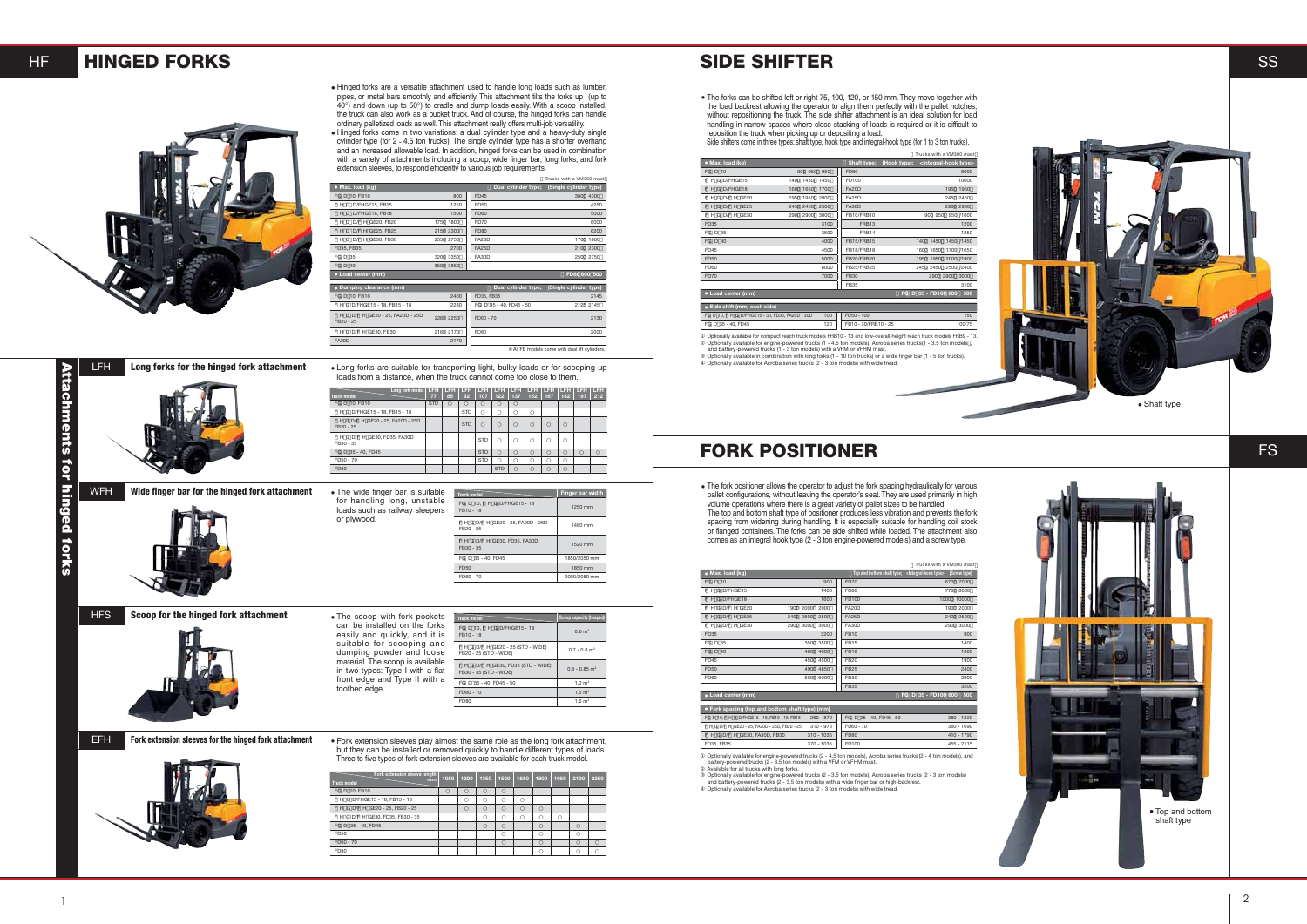The rotating fork clamp is a fork clamp attachment with a rotator. With this attachment, the truck carrying a load that is wider than the aisle can pass through a narrow aisle by rotating the attachment.

Rotating fork clamps are available as an integral type and a hook type.

|                                          |    |                                   |                                   | Trucks with a VM300 mast    |  |  |  |
|------------------------------------------|----|-----------------------------------|-----------------------------------|-----------------------------|--|--|--|
| Integral type (Hook type)                |    | FHGD<br>F H GE<br><b>FB</b><br>20 | FHGD<br>F H GE<br><b>FB</b><br>25 | FHGD<br>F H GE<br>FB.<br>30 |  |  |  |
| Max. load                                | kg | 1150 1050                         | 1500 1400                         | 1800 1600                   |  |  |  |
| Load center                              | mm | 500                               |                                   |                             |  |  |  |
| Arm spacing (standard/wide-spacing type) | mm |                                   | 500 - 2000/600 - 2100             | $500 - 2100/500 - 2200$     |  |  |  |

Rotating paper roll clamps are an ideal solution for all professional paper handling operations, such as in paper mills, paper coating factories and paper warehouses. In particular, the swing type is suitable for work sites where a variety of roll diameters need to be handled.The integral type, consisting of a carriage integrated with a rotator, offers an increased allowable load and excellent front visibility to prevent damage to the piping parts due to falling objects. The hook type is suitable for users who want to use paper roll clamps without a rotator for a particular job. The lineup of paper roll clamps is expanded by field-proven Cascade brand paper roll clamps available for 2 - 3 ton trucks. The swing type clamps for 2 to 3.5 ton trucks come in six diameter ranges. For example, clamps with a roll range of 600 to 1200 mm improve stacking efficiency in vertical handling of rolls; those with a roll range of 300 to 1300 mm are preferred for horizontal handling of rolls; and those with a roll range of 600 to 1450 mm are suitable for handling large rolls. You can choose the right attachment for your job requirements from among a variety of paper roll clamps with lots of arm variations.

 Five additional models of paper roll clamps are optionally available for engine-powered trucks (2 - 3.5 ton models), Acroba series trucks (2 - 3 ton models), and battery-powered trucks (2 - 3.6 ton models), in addition<br>to the standard model. One other paper roll clamp model is available for engine-powered trucks (3.5 - 4.5 ton<br>m

Two additional arm models), in addition to the standard model. Five additional arm models) and reach<br>trucks (1 - 2.5 ton models), in addition to the standard model. Five additional arm models are available for<br>engine-powe



The load grab attachment is designed to clamp and transport baled loads. Typical loads consist of waste paper, wrapped livestock feed and bedding, cotton, boxes and bags. The operator can pick up, deposit and stack loads without any help. The load grab allows palletless handling to save money on pallet purchases, maintenance and storage, and improves warehouse space utilization.

|                                                                 |           |           |                                             |     | Trucks with a VM300 mast |              |
|-----------------------------------------------------------------|-----------|-----------|---------------------------------------------|-----|--------------------------|--------------|
| Max. load (kg)                                                  |           |           | Integral type; (Hook type); < Cascade make> |     |                          |              |
| <b>FG D 10</b>                                                  |           | 650 550   | <b>FA25D</b>                                |     | 1900 1700                | 1700         |
| F H G D/FHGE15                                                  |           | 1050 1000 | FA30D                                       |     | 2300 2100                | 2000         |
| F H G D/FHGE18                                                  |           | 1100 1100 | FB10/FRB10                                  |     |                          | 650 550 /550 |
| F H G D/F H GE20                                                | 1500 1350 | 1350      | FRB13                                       |     |                          | 700          |
| F H G D/F H GE25                                                | 1900 1700 | 1700      | FRB14                                       |     |                          | 850          |
| F H G D/F H GE30                                                | 2300 2100 | 2000      | FB15/FRB15                                  |     | 1050 1000 /950           |              |
| FD35                                                            |           | 2300      | FB18/FRB18                                  |     |                          | 1000         |
| FG D 35                                                         |           | 2400 2300 | FB20/FRB20                                  |     |                          | 1350 /1200   |
| <b>FG D 40</b>                                                  |           | 2800 2500 | FB25/FRB25                                  |     |                          | 1700 /1500   |
| FD45                                                            |           | 3100 2800 | FB30                                        |     |                          | 2100         |
| <b>FA20D</b>                                                    | 1500 1350 | 1350      | <b>FB35</b>                                 |     |                          | 2300         |
| Load center mm                                                  |           |           |                                             | 600 | 650                      | 800          |
| Roll range (mm)                                                 |           |           |                                             |     |                          |              |
| FG D 10, F H G D/FHGE15 - 18, FB10 - 15, FRB10 - 18             |           |           |                                             |     |                          | $270 - 1200$ |
| F H G D/F H GE20 - 30, FD35, FA20D - 30D, FB20 - 30, FRB20 - 25 |           |           |                                             |     |                          | $300 - 1300$ |
| Cascade make F H G D/F H GE20 - 30, FA20D - 30D                 |           |           |                                             |     |                          | $260 - 1300$ |
| FG D 35 - 40, FD45, FB35                                        |           |           |                                             |     |                          | $350 - 1600$ |

The load grab attachment is available in three designs, in addition to standard arm: fork arm type for 2 - 4.5 ton trucks; wide-spacing type for 1 - 3.5 ton engine-powered trucks and for 2 - 3 ton Acroba series trucks; slide-bushing type for truck models FD60 - FD80. Trucks with a VM300 mast

Optionally available for compact reach truck models FRB10 - 13 and low-overall-height reach truck models FRB9 - 13.

 FRB9 - 13. Optionally available for engine-powered trucks (2 - 3 ton models), Acroba series trucks (2 - 3 ton models) and<br>battery-powered trucks (2 - 3 ton models), with a VFM or VFHM mast.<br>The side shift feature can be combined on e

## LG **LOAD GRAB**



#### RLG **ROTATING LOAD GRAB**



The rotating load grab is a load grab attachment with a rotator. This attachment is useful in load handling operations where the aisle width or stacking space is restricted. For example, with this attachment, the truck can pass through a narrow aisle by rotating a load that is longer than the width of the aisle to a vertical position.The rotating load grab attachment is available in two types: an integral type and a hook type. Each type

|                  |                |                              |              |                    | Trucks with a Viviouu mast          |
|------------------|----------------|------------------------------|--------------|--------------------|-------------------------------------|
|                  | Max. load (kg) | Arm spacing (mm)             |              | Max. load (kg)     | Arm spacing (mm)                    |
| FG D 10          | 700            |                              | FA20D        | 1550 1200          | $500 - 2000$                        |
| F H G D/FHGE15   | 1200           | $500 - 1800$                 | <b>FA25D</b> | 2000 1600          | $600 - 2100$<br>$500 - 1800$        |
| F H G D/FHGE18   | 1300           | $600 - 1900$                 | FA30D        | 2300 1900          | 500 - 2100 600 - 2200<br>500 - 1900 |
| F H G D/F H GE20 | 1550 1200      | $500 - 2000$<br>$600 - 2100$ | FB10/FRB10   | 700/700            |                                     |
| F H G D/F H GE25 | 2000 1600      | $500 - 1800$                 | FRB13        | 950                |                                     |
| F H G D/F H GE30 | 2300 1900      | $500 - 2100$                 | FRB14        | 1050               | $500 - 1800$                        |
| FD35             | 2300 1900      | $600 - 2200$<br>$500 - 1900$ | FB15/FRB15   | 1200/1200          |                                     |
| FG D 35          | 2650 2500      |                              | FB18/FRB18   | 1300/1300          |                                     |
| FG D 40          | 3150 2900      | $600 - 2200$<br>$600 - 2100$ | FB20/FRB20   | 1550/1500          | $500 - 2000$                        |
| FD45             | 3550 3200      |                              | FB25/FRB25   | 2000/1900          |                                     |
| <b>FD50</b>      | 3700           | $500 - 2100$                 | <b>FB30</b>  | 2300               | $500 - 2100$                        |
| FD60             | 4200           |                              |              |                    |                                     |
| <b>FD70</b>      | 4800           | $500 - 2300$                 |              |                    |                                     |
| <b>FD80</b>      | 5200           |                              |              |                    |                                     |
| Load center (mm) |                |                              |              | FG D 35 - FD80 600 | 500                                 |

Figures in brackets < >, inf Max. load", are given for the fork arm type. Figures in parentheses ( ), inf Arm<br>spacing", are for the wide-spacing type and those in brackets < > are for the fork arm type.<br>Optionally availabl

trucks (2 - 3 ton models).

Load backrests corresponding to arm spacing are available for engine-powered trucks (2 - 3.5 ton models) with a load grab. Optionally available for Acroba series trucks (2 - 3 ton models) with wide tread.

comes in a standard arm version and a fork arm version (2 - 3 ton trucks). A variety of arms are available.

| Trucks with a VM300 mast |                                  |                            |                                                |                           |  |  |  |
|--------------------------|----------------------------------|----------------------------|------------------------------------------------|---------------------------|--|--|--|
| Max. load (kg)           | <b>Standard arm</b>              |                            | Fork arm                                       |                           |  |  |  |
|                          | Integral type                    | Hook type<br>Integral type |                                                | <b>Hook type</b>          |  |  |  |
| F H G D/F H GE20, FB20   | 1250                             | 1150                       | 1000                                           | 800                       |  |  |  |
| F H G D/F H GE25, FB25   | 1600                             | 1500                       | 1400                                           | 1200                      |  |  |  |
| F H G D/F H GE30, FB30   | 1900                             | 1700                       | 1700                                           | 1500                      |  |  |  |
| FG D 35                  | 2400                             |                            |                                                |                           |  |  |  |
| FG D 40                  | 2700                             |                            |                                                |                           |  |  |  |
| FD45                     | 3100                             |                            |                                                |                           |  |  |  |
| Load center (mm)         |                                  |                            |                                                | FG D 35 - 40 FD45 600 500 |  |  |  |
| Arm spacing (mm)         |                                  |                            | (): Wide-spacing type, $\lt$ > : Fork arm type |                           |  |  |  |
| F H G D/F H GE20 - 25    |                                  |                            | 500 - 2000 600 - 2100                          | $500 - 1800$              |  |  |  |
| F H G D/F H GE30         | 500 - 2100 600 - 2200 500 - 1900 |                            |                                                |                           |  |  |  |
| FG D 35 - 40, FD45       | $500 - 2100$                     |                            |                                                |                           |  |  |  |

FLG **FORK CLAMPS**



The fork clamp is a load grab attachment which has forks in place of arms. This attachment is designed to clamp and transport baled cotton or bags. It is also used to handle ordinary palette loads. The left and right forks can move independently, for efficient handling of a variety of load sizes from small to large, without needing to the ficient handling of a variety of load sizes from small to large, without needing to reposition the truck if the forks are not aligned with the pallet notches.The fork clamp comes in two arm spacing types: standard and wide.

Trucks with a VM300 mas

| Max. load (kg)                            |      |                        |                           |
|-------------------------------------------|------|------------------------|---------------------------|
| FG D 10, FB10                             | 650  | F H G D/F H GE20, FB20 | 1450                      |
| F H G D/FHGE15, FB15                      | 1150 | F H G D/F H GE25, FB25 | 1900                      |
| F H G D/FHGE18, FB18                      | 1250 | F H G D/F H GE30, FB30 | 2300                      |
| Load center (mm)                          |      |                        | 500                       |
|                                           |      |                        |                           |
| Arm spacing (mm)                          |      |                        | (): Wide-spacing type     |
| FG D 10, F H G D/F H GE15 - 18, FB10 - 18 |      |                        | 510 - 1810 610 - 1910     |
| F H G D/F H GE20 - 25, FB20 - 25          |      |                        | $500 - 2000 - 600 - 2100$ |
| F H G D/F H GE30, FB30                    |      |                        | $500 - 2100$ 600 - 2200   |

Optionally available for 2 - 3 ton trucks with a VFM or VFHM mast.<br>Several types of arm series and arm spacing series are available.<br>For 2 - 3 ton trucks, the fork clamp attachment can be used in combination with a side sh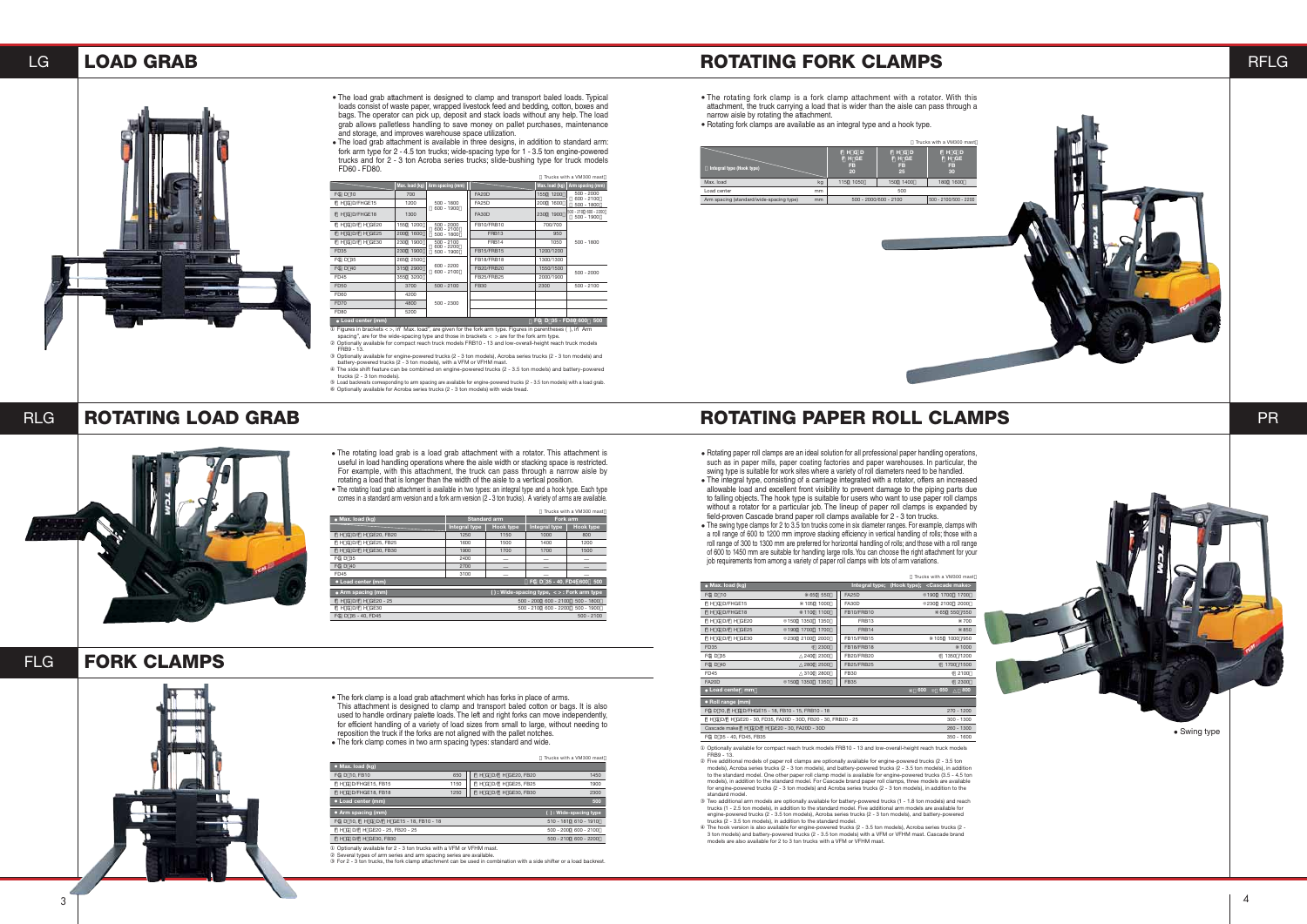# **BALE HANDLERS**

### **MULTI-PURPOSE CLAMPS**

Handle concrete blocks safely and efficiently by clamping the load from both sides. In many cases, concrete blocks, each row with an length of 39 cm, are handled two or three rows at a time. Therefore, the arm size is determined for such an application.

Suitable for handling nearly any type of baled product such as hay, cotton, or waste paper.<br>With spikes inserted deep into the bale, the load won't fall off the attachment during handling. The bale handler can handle loads easily in places with low doorway or ceilings, such as inside a container. They help reduce the dust from hay and prevent bales from spilling.

Multi-purpose clamps offer the versatility to perform a variety of functions smoothly and efficiently, with only one attachment. A multi-purpose clamp consists of stabilizer forks, side arms and base forks to clamp and rotate loads. With stabilizer forks and side arms removed, the remaining attachment can be used as ordinary forks.

By using rotation feature, you can move bagged loads from the company's own pallets onto shipping pallets, without spilling the load. With side arms removed, the attachment efficiently handles cotton bales, bags and boxes on a pallet, or it can be used as a load stabilizer to handle carbonated beverages securely. Using a bucket in place of the side arms, the attachment can be used to

rotate and dump loose material.Multi-purpose clamps are available in an integral type and a hook type.

The attachment comes in a vertical handling model (Types A and B) and a horizontal handling model (Types C and D), to match the type and number of bales to be handled. Trucks with a VM300 mast



Optionally available for trucks with a VFM or VFHM mast.

Wide-spacing clamps are also available.

|                        |    |                             |                      | Trucks with a VM300 mast |  |  |
|------------------------|----|-----------------------------|----------------------|--------------------------|--|--|
|                        |    | <b>FHGD</b><br>F H GE<br>20 | FHGD<br>F H GE<br>25 | FHGD.<br>F H GE.<br>30   |  |  |
| Max, load              | kg | 1350                        | 1600                 | 2000                     |  |  |
| Load center            | mm | 615                         | 620                  |                          |  |  |
| Arm dimensions         | mm | 1185× 160× 180              | 1200× 160× 210       |                          |  |  |
| Arm spacing            | mm | 700 - 1500                  | $800 - 1400$         |                          |  |  |
| Number of clamped rows | mm | 2 rows                      |                      |                          |  |  |

The drum clamp is designed for handling drums. Arms with the same radius as the drum to be handled clamp the load safely and securely. A check valve is installed to prevent the load from falling due to shocks while traveling. There is also a rotating drum clamp consisting of a drum clamp with a rotator. The rotating drum clamp is suitable for can-manufacturing factories and can-washing work.

The carton clamp is an attachment suitable for handling and transporting cartons and crates containing electronic appliances or bottled liquids. The clamp has large contact areas and flexible arms that bend. It applies even clamping pressure over the entire load to reduce product damage. This attachment allows palletless handling to save money on pallet purchases, maintenance and storage costs. Trucks with a VM300 mast

|                            |    |                             |                             | Trucks with a VM300 mast    |  |  |
|----------------------------|----|-----------------------------|-----------------------------|-----------------------------|--|--|
| Integral type; (Hook type) |    | <b>FHGD</b><br>F H GE<br>20 | <b>FHGD</b><br>F H GE<br>25 | <b>FHGD</b><br>F H GE<br>30 |  |  |
| Max, load                  | kg | 1000 900                    | 1300 1200                   | 1700 1600                   |  |  |
| Load center                | mm | 550                         |                             |                             |  |  |
| Side arm width             | mm | 700                         |                             |                             |  |  |
| Clamp spacing              | mm | 750 - 1200                  | 760 - 1210                  |                             |  |  |
| Side arm spacing           | mm | $500 - 650$                 |                             |                             |  |  |

|                          |    | F H G D/F H GE20 25               |                                 |                                   |                                 |  |
|--------------------------|----|-----------------------------------|---------------------------------|-----------------------------------|---------------------------------|--|
|                          |    | A standard                        | в                               | C                                 | D                               |  |
| Bale type                |    | Regular size<br>(handles 8 bales) | Mini size<br>(handles 10 bales) | Regular size<br>(handles 8 bales) | Mini size<br>(handles 12 bales) |  |
| Handling direction       |    | Vertical<br>Horizontal            |                                 |                                   |                                 |  |
| Handler front frame size | mm | 1070×2100                         |                                 |                                   |                                 |  |
| Max. load                | kg | 450<br>660                        |                                 |                                   |                                 |  |
| Load center              | mm |                                   |                                 | 240                               |                                 |  |

## CLG **CARTON CLAMPS**



#### TF **TURNAFORKS**



The turnafork is a dual-purpose attachment on which the arms rotate from a pallet-handling position to a clamp handling position: that is, the forks can be placed horizontally to use them as ordinary forks; and they can be rotated upright to use them like a load grab attachment. The automatic change is made quickly from the driver's seat.

Five additional arm models are optionally available, in addition to the standard model.

# DLG **DRUM CLAMPS**



 The rotating drum clamp allows the operator to grab drums lying on their sides and stack them vertically, or to load or unload drums easily on a trailer truck using the rotation feature.

A contact pad model is available, in addition to the standard model.

|                        |    | FG D 10      | FHGD<br><b>FHGE</b><br>15 | <b>FHGD</b><br><b>FHGE</b><br>18 | FHGD<br>F H GE<br>20 | <b>FHGD</b><br>F H GE<br>25 |
|------------------------|----|--------------|---------------------------|----------------------------------|----------------------|-----------------------------|
| Max, load              | kg | 450          | 900                       | 1100                             | 1200                 | 1600                        |
| Load center            | mm | 510          |                           |                                  |                      |                             |
| Arm spacing            | mm | $560 - 1930$ |                           |                                  |                      |                             |
| Side shift (each side) | mm |              |                           | $0 - 342$                        |                      |                             |

|             |    |                |                           |                           |                             | Trucks with a VM300 mast    |
|-------------|----|----------------|---------------------------|---------------------------|-----------------------------|-----------------------------|
|             |    | <b>FG D 10</b> | FHGD<br><b>FHGE</b><br>15 | FHGD<br><b>FHGE</b><br>18 | <b>FHGD</b><br>F H GE<br>20 | <b>FHGD</b><br>F H GE<br>25 |
| Max, load   | kg | 500            | 900                       | 1000                      | 1200                        | 1400                        |
| Load center | mm | 620            |                           |                           |                             |                             |
| Arm spacing | mm | $510 - 1310$   |                           |                           |                             |                             |
| Arm length  | mm |                |                           | 1050                      |                             |                             |

|                                  |    |                                     |      |                                                               | Trucks with a VM300 mast |
|----------------------------------|----|-------------------------------------|------|---------------------------------------------------------------|--------------------------|
|                                  |    | FHGD<br><b>F H GE20</b><br>FB<br>20 |      | FHGD<br><b>F H GE25</b><br>FB<br>25                           |                          |
|                                  |    |                                     |      | Clamp handling Pallet handling Clamp handling Pallet handling |                          |
| Max, load                        | kg | 800                                 | 1500 | 1000                                                          | 1800                     |
| Load center                      | mm | 610                                 |      |                                                               |                          |
| Arm (length x width x thickness) | mm | 1220×255×65                         |      |                                                               |                          |
| Arm spacing                      | mm |                                     |      | 515 - 1600 for clamp handling: 710 - 1790 for pallet handling |                          |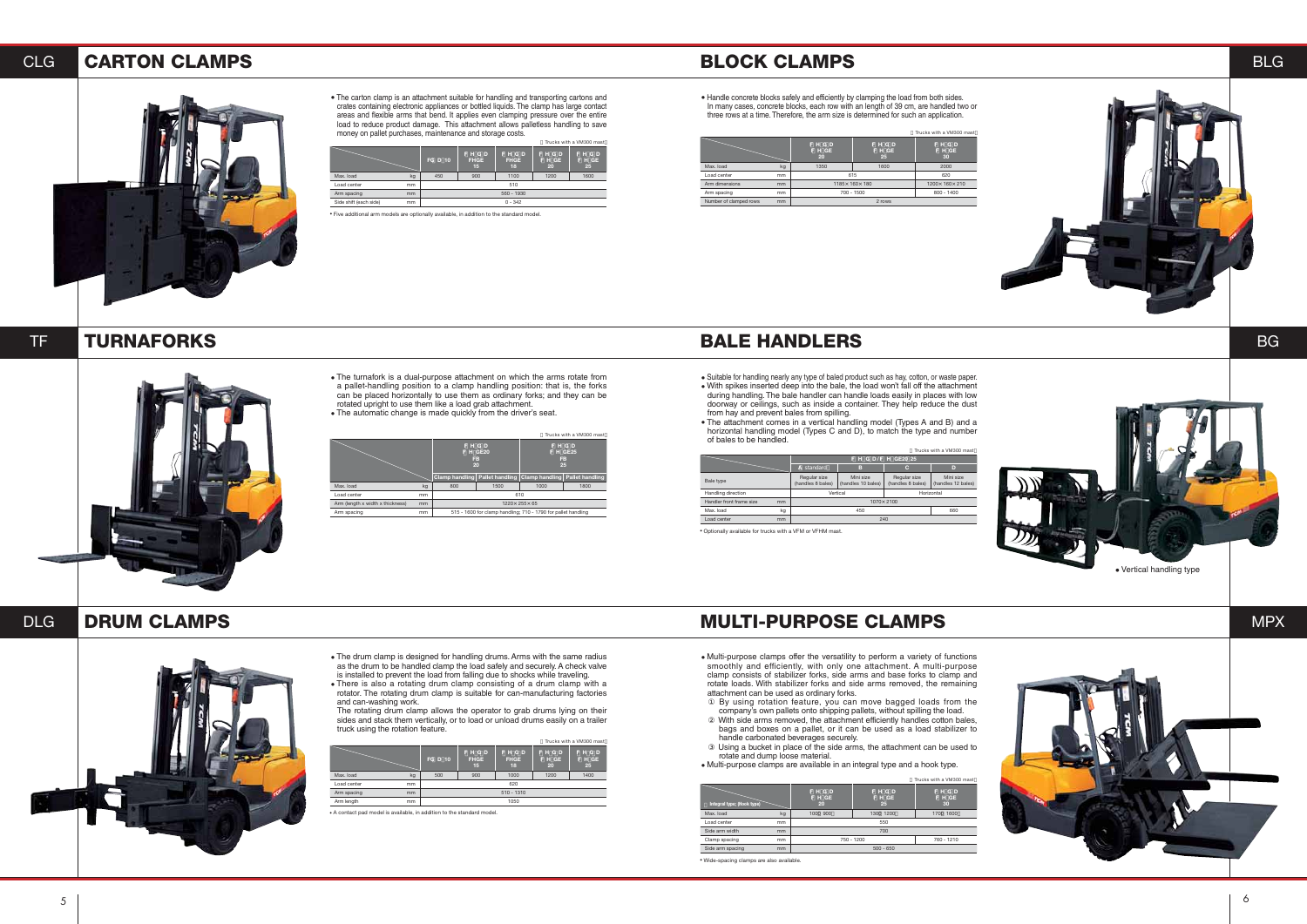# **RAM**

### **CRANE ARM**

Entertation is procedured.<br>The load stabilizer comes in two versions: standard and wide range. A side shifting feature is available as an option for 2 - 3 ton trucks.

The ram attachment is used to maneuver many types of coiled loads easily, such as wire coils, tires, metal reels, or cable reels.

 $T<sub>1</sub>$  with a value of  $\overline{a}$ 

The crane arm attachment consists of an inverted L-shaped arm attached to the finger bar with a hook on its end. This attachment is used for handling loads which cannot be palletized due to their odd shape or size by slinging them on the hook.

There are seven holding ranges available, in addition to the standard range. There are nine upper retainer types available (4 types for 3-ton trucks). Several types of contact pads and load backrests can also be selected,

according to your job requirements. Optionally available for Acroba series trucks (2 - 3 ton models) with wide tread.



|                                                       |              |               | Trucks with a Viviouu mast |      |
|-------------------------------------------------------|--------------|---------------|----------------------------|------|
| Max. load (kg)                                        |              |               |                            |      |
| FG D 10, FB10                                         | 1000         | FG D 35, FB35 |                            | 3500 |
| F H G D/FHGE15, FB15                                  | 1500         | FG D 40       |                            | 4000 |
| F H G D/FHGE18, FB18                                  | 1750         | <b>FD45</b>   |                            | 4500 |
| F H G D/F H GE20, FB20                                | 2000         | FD50          |                            | 5000 |
| F H G D/F H GE25, FB25                                | 2500         | FD60          |                            | 6000 |
| F H G D/F H GE30, FB30                                | 3000         | FD70          |                            | 7000 |
| FD35                                                  | 3500         | <b>FD80</b>   |                            | 8000 |
| Load center (mm)                                      |              |               | FG D 35 - FD80 600         | 500  |
| Ram size (length x diameter) (mm)                     |              |               |                            |      |
| FG D 10, F H G D/FHGE15 - 18, FB10 - 18               |              |               | $920\times$                | 115  |
| F H G D/F H GE20 - 25, FB20 - 25                      |              |               | $920\times$                | 140  |
| F H G D/F H GE30, FD35, FG D 35 - 40, FD45, FB30 - 35 | $1070\times$ | 160           |                            |      |
| $FD50 - 80$                                           |              |               | 1220×                      | 216  |
|                                                       |              |               |                            |      |

Rotating forks can rotate together with the carriage (finger bar) continuously through 360 degrees, clockwise or counterclockwise. This gives the driver the ability to quickly dump or invert a load. Using a box or bucket with fork pockets in combination, the attachment allows the transportation or sidedumping of loose material, liquids, or fresh concrete.

Europes of the integral rotating fork attachment is a heavy-duty type which has a shorter load center and an increased allowable load because part of the attachment is incorporated into the mast.

|                                                       |      | Trucks with a VM300 mast                   |
|-------------------------------------------------------|------|--------------------------------------------|
| Max. load (kg)                                        |      |                                            |
| FG D 10, FB10                                         | 1000 | F H G D/F H GE30, FB30<br>2850             |
| F H G D/FHGE15, FB15                                  | 1500 | FD35, FB35<br>2850                         |
| F H G D/FHGE18, FB18                                  | 1750 | <b>FG D 35</b><br>3500                     |
| F H G D/F H GE20, FB20                                | 2000 | FG D 40<br>4000                            |
| F H G D/F H GE25, FB25                                | 2500 |                                            |
| Load center (mm)                                      |      | FG D 20 - 25 545 FG D 30 - FD40 610<br>540 |
| Crane arm (horizontal length x attachment width) (mm) |      |                                            |
| FG D 10, F H G D/FHGE15 - 18, FB10 - 18               |      | $920 \times 400$                           |
| F H G D/F H GE20 - 25, FB20 - 25                      |      | 1090 400                                   |
| F H G D/F H GE30, FD35, FB30 - 35                     |      | 1705 × 570                                 |
| $FD35 - 40$                                           |      | 1695×570                                   |

The load push/pull attachment is designed for slip sheet pallet handling to improve load handling efficiency and reduce pallet costs. The load push/pull option allows the operator to control a series of gripping and pulling operations – grip, pull, push, and push loads off platens – efficiently, with a single lever from the driver's seat. The retainer and side shifting features assure smoother, more efficient load handling.Suitable for a variety of industries when handling grain, fertilizers, fruit and vegetables, food, marine products, paper, chemicals, textiles, and construction materials.Available in three models for grain, fruit and vegetables, and van loading and unloading.

|                          |           |              | Trucks with a VM300 mast |
|--------------------------|-----------|--------------|--------------------------|
| Max. load (kg)           |           |              | (): with side shifter    |
| FG D 10                  | 850       | <b>FA25D</b> | 2350                     |
| F H G D/FHGE15           | 1350      | <b>FA30D</b> | 2800                     |
| F H G D/FHGF18           | 1600      | FB10         | 850                      |
| F H G D/F H GE20         | 1850 1450 | <b>FB15</b>  | 1350                     |
| F H G D/F H GE25         | 2350 1800 | <b>FB20</b>  | 1850                     |
| F H G D/F H GE30         | 2800 2200 | FB25         | 2350                     |
| <b>FA20D</b>             | 1850      | <b>FB30</b>  | 2800                     |
| Load center (mm)         |           |              | 500                      |
| Holding range (mm)       |           |              | 1200 - 1800              |
| Upper retainer size (mm) |           |              | 850×850                  |

### RF **ROTATING FORKS**

# PPC **LOAD PUSH/PULL**



side shifting feature is available as an option. Trucks with a VM300 mast

# XF **PANTOGRAPH FORKS**

A large reach stroke model is another available option. Two models for long forks are optionally available, in addition to the standard model.

The load stabilizer is designed to transport unstable loads by holding them in place with the upper retainer. It is well suited for transporting unstable loads such as boxed beverages, soft drinks, bottled water and empty containers. This attachment allows faster operating speeds and more efficient handling procedures.

|                  |           |                  | Trucks with a VM300 mast   |
|------------------|-----------|------------------|----------------------------|
| Max. load (kg)   |           |                  | Integral type; (Hook type) |
| FG D 10          | 800 700   | FD60             | 4300                       |
| F H G D/FHGF15   | 1250 1200 | FD70             | 5100                       |
| F H G D/FHGF18   | 1500 1350 | <b>FA20D</b>     | 1750 1650                  |
| F H G D/F H GF20 | 1750 1650 | <b>FA25D</b>     | 2300 2100                  |
| F H G D/F H GF25 | 2300 2100 | FA30D            | 2750 2500                  |
| F H G D/F H GE30 | 2750 2500 | FB <sub>10</sub> | 800 700                    |
| FD35             | 2750      | <b>FB15</b>      | 1250 1200                  |
| FG D 35          | 3100 3000 | FB20             | 1750 1650                  |
| FG D 40          | 3500 3200 | <b>FB25</b>      | 2300 2100                  |
| FD45             | 4000 3600 | FB30             | 2750 2500                  |
| <b>FD50</b>      | 4200      | <b>FB35</b>      | 2750                       |
| Load center (mm) |           |                  | FG D 35 - FD70 600<br>500  |

The hook type is optionally available for engine-powered trucks (1 - 3.5 ton models), Acroba series trucks (2 - 3 ton models), and battery-powered trucks (1 - 3.5 ton models), and battery-powered trucks (1 - 3.5 ton models

| Max. load (kg)                           | $\leq$ $>$ : with side shifter |                       |                         |
|------------------------------------------|--------------------------------|-----------------------|-------------------------|
|                                          | F H G D/F H GF20               | F H G D/F H GF25      | F H G D/F H GE30        |
| Single link model (retracted - extended) | 1450 - 700 1400 - 600          | 1750 - 850 1600 - 750 | $2000 - 950$ 1850 - 850 |
| Double link model (retracted - extended) | 1400 - 700 1300 - 600          | 1650 - 850 1500 - 750 | 1900 - 950 1750 - 850   |
| Load center (mm)                         |                                |                       | 500                     |
|                                          |                                |                       |                         |
| Reach stroke (mm)                        |                                |                       | 900                     |

|                                |                                                    |                                    |                             |                                                       |                                  | Trucks with a VM300 mast |                             |
|--------------------------------|----------------------------------------------------|------------------------------------|-----------------------------|-------------------------------------------------------|----------------------------------|--------------------------|-----------------------------|
|                                | For grain (30 kg)<br>(Side shifter can be removed) |                                    |                             | For fruit and vegetables<br>Van loading and unloading |                                  |                          |                             |
|                                | <b>FHGD</b><br>F H GE<br>FB.<br>20                 | <b>FHGD</b><br>F H GE<br>FB.<br>25 | FHGD<br>F H GE<br>FB.<br>30 | <b>FHGD</b><br><b>FHGE</b><br>15                      | <b>FHGD</b><br><b>FHGE</b><br>18 | FHGD<br>F H GE<br>20     | <b>FHGD</b><br>F H GE<br>25 |
| Max. load<br>kg                | 1100                                               | 1300                               | 1500                        | 750                                                   | 950                              | 1200                     | 1300                        |
| Load center<br>mm              |                                                    | 570                                |                             |                                                       | 600                              |                          |                             |
| Platen width<br>mm             |                                                    | $950 - 1240$                       |                             |                                                       | $950 - 1210$                     |                          |                             |
| Push stroke<br>mm              |                                                    | 1170                               |                             |                                                       | 1220                             |                          |                             |
| Side shift (either side)<br>mm |                                                    | 100                                |                             |                                                       |                                  | 100                      |                             |

Two additional models are optionally available for grain handling with engine-powered trucks (3 ton model) and<br>One model for battery-powered trucks (3 ton model), in addition to the standard model.<br>The load push/pull optio



Pantograph forks provide an extra meter of reach across the bed of the truck. This attachment is suitable for applications where extra reach is required, such as when the truck cannot come close to the loading area due to obstacles. as when the door cannot come cross to the beauting area are to expect the mast bracket, with a finger bar and forks attached to the front end. The pantograph fork attachment comes in single and double link models. A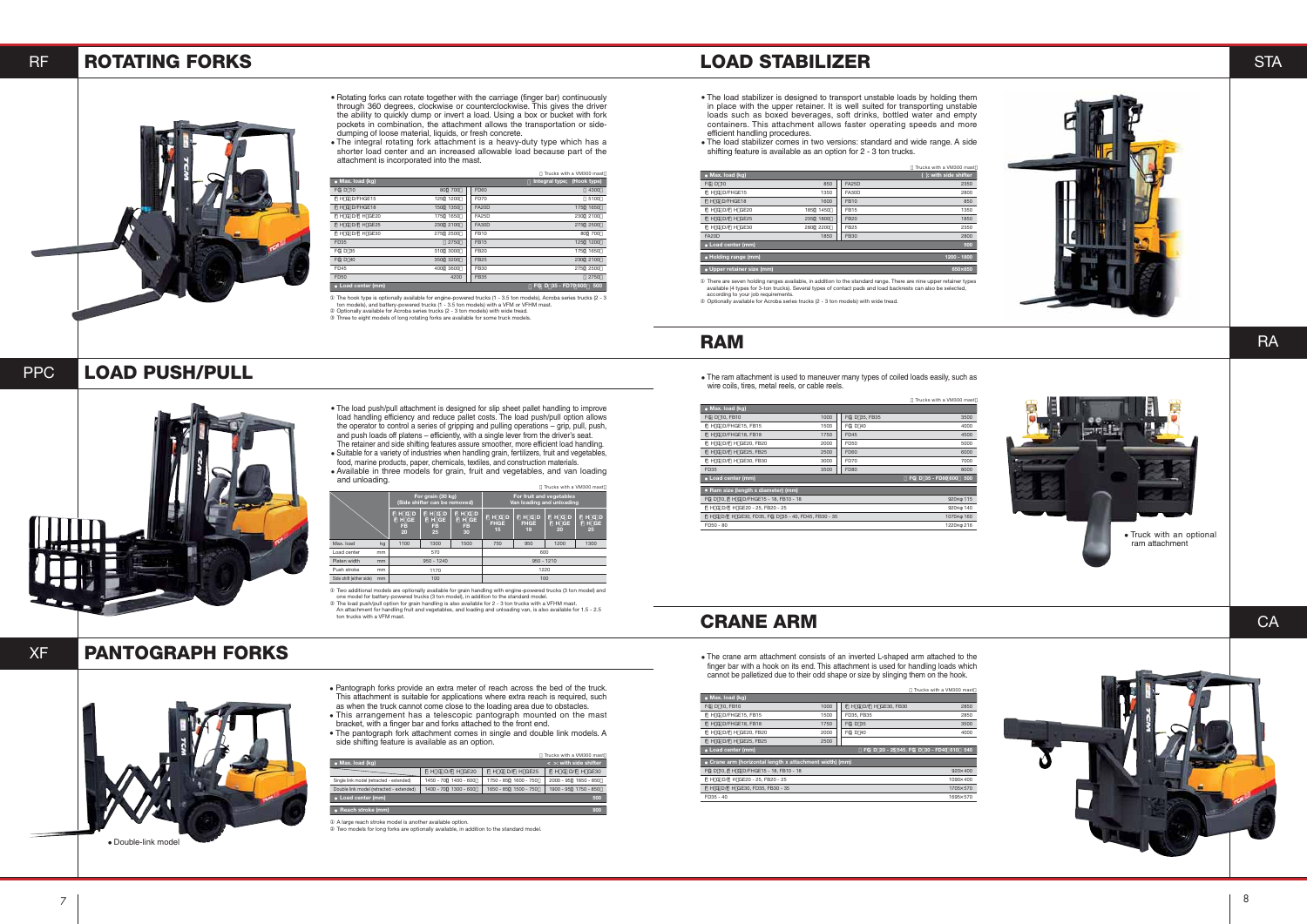# **WIDE FINGER BARS**

**HIGH LOAD BACKREST**

Fork extension sleeves are suitable for transporting bulky, yet light-weight loads or picking up loads that are out of reach. This attachment is available in three to six types to suit the size of the load. Fork extension sleeves can be removed easily if ordinary pallet handling is required.

The wide finger bar is used to stabilize loads when transporting wide or long, but relatively light weight loads, such as railway sleepers, lumbers, or plywood.

The high load backrest prevents high loads on the forks from spilling backward when the carriage is lifted to full height, thus protecting the driver from a falling load. Suitable for handling unitized loads with a large apparent specific gravity, such as cartons.

The effective length (L') of fork extension sleeves is 20 to 50 mm shorter than the fork length (L).



|                                         | Attachment width (mm) |
|-----------------------------------------|-----------------------|
| FG D 10. F H G D/FHGE15 - 18. FB10 - 15 | 1245/1490             |
| F H G D/F H GE20 - 25, FB20 - 25        | 1470/1580             |
| F H G D/F H GE30, FD35, FB30, FB35      | 1500/1660             |
| FRB9 - 18                               | 1510/1670             |
| FG D 35 - 40, FD45                      | 1790/1900             |
| FD50                                    | 1850/1960             |
| FD60 - 80                               | 2560                  |

|                                         | <b>Backrest height (H)</b><br>(mm) | <b>Backrest width (B)</b><br>(mm) |
|-----------------------------------------|------------------------------------|-----------------------------------|
|                                         | STD 1000                           |                                   |
| FG D 10, F H G D/FHGE15 - 18, FB10 - 15 | 1100                               |                                   |
| F H G D/F H GF20 - 25                   | 1200                               | 1060                              |
| FB20 - 25                               | 1300                               | 1140                              |
|                                         | 1400                               |                                   |
|                                         | 1500                               |                                   |
|                                         | STD 1220                           |                                   |
| F H G D/F H GE30, FD35, FB30, FB35      | 1300                               | 1200                              |
|                                         | 1400                               |                                   |
|                                         | 1500                               |                                   |

**That** 

n an

#### The full free mast has a longer free lift than the standard mast. So long as the forks are raised within the free lift range, the mast height will remain unchanged, making it suitable for load handling in low-ceiling areas, such as inside ships, freight cars, or containers. The full free mast is available in 3-cylinder and 4-cylinder versions.

The 3-stage full free mast is a versatile attachment which doubles as a full free mast and a 3-stage mast that extends in three stages. Its large free lift allows the truck to go through doorways or under low ceilings easily and it provides high stacking which cannot be attained with the standard mast, thus improving storage space utilization. The 4-cylinder version is available as an option for 2 - 3 ton trucks.

|                                               |                               |     | mm                      |
|-----------------------------------------------|-------------------------------|-----|-------------------------|
|                                               | Fork length (L)               |     | Width (b) Thickness (t) |
| FG D 10, FB10, FRB9 - 10                      | 1050 1200 1350 1500           | 120 | 50                      |
| F H G D/FHGE15 - 18, FB15, FRB13 - 18         | 1200 1350 1500 1650           | 120 | 58                      |
| F H G D/F H GE20 - 25, FA20D - 25D, FB20 - 25 | 1200 1350 1500 1650 1800 1950 | 157 | 66                      |
| FRB20 - 25                                    | 1200 1350 1500 1650 1800      | 157 | 64                      |
| F H G D/F H GE30, FA30D, FB30, FRB30          | 1350 1500 1650 1800 1950      | 157 | 73                      |
| FD35, FB35                                    | 1350 1500 1650 1800 1950 2100 | 184 | 76                      |
| FG D 35 - 40, FD45                            | 1500 1800 2100                | 184 | 76 81                   |
| FD50                                          | 1800 2100 2250                | 196 | 96                      |
| FD60                                          | 1650 2100 2250                | 196 | 96                      |
| FD70                                          | 1800 2100 2250                | 196 | 108                     |
| <b>FD80</b>                                   | 1800 2100 2250                | 214 | 114                     |
| FD100                                         | 1800 2200 2400                | 214 | 114                     |

The crane hook attachment is used for hoisting loads with standard forks. Bring both fork prongs to the center, install a hook block onto them and tighten it from both sides with two bolts. The attachment is suitable for hoisting flexible containers or bags containing powder or particles slung on the hook. It can be removed easily for normal pallet handling. Trucks with a VM300 mast

### HA **CRANE HOOK**



### VFM **FULL FREE MAST**

# VFHM **3-STAGE FULL FREE MAST**

|                                         |      |             | TIUCRO WILI & VIVIOUU IIIGOL |
|-----------------------------------------|------|-------------|------------------------------|
| Max. load (kg)                          |      |             |                              |
| <b>FG D 10</b>                          | 1000 | FG D 35     | 3500                         |
| F H G D/FHGE15                          | 1500 | FG D 40     | 4000                         |
| F H G D/FHGE18                          | 1750 | <b>FB10</b> | 1000                         |
| F H G D/F H GE20                        | 2000 | <b>FB15</b> | 1500                         |
| F H G D/F H GE25                        | 2500 | <b>FB20</b> | 2000                         |
| F H G D/F H GE30                        | 3000 | FB25        | 2500                         |
| FD35                                    | 3500 | <b>FB30</b> | 3000                         |
|                                         |      | FB35        | 3500                         |
| Load center (mm)                        |      |             | 500<br>FG D 35 - 40 600      |
| Lift height (mm)                        |      |             |                              |
| FG D 10, F H G D/FHGE15 - 18, FB10 - 15 |      |             | 2765                         |
| F H G D/F H GE20 - 25, FB20 - 25        |      |             | 2700                         |
| F H G D/F H GE30, FB30                  |      |             | 2725                         |
| FG D 35 - 40, FB35                      |      |             | 2660                         |
|                                         |      |             |                              |

|                  | Max. load (kg) | Free lift (mm) |                   | Max. load (kg)     | Free lift (mm) |
|------------------|----------------|----------------|-------------------|--------------------|----------------|
| <b>FG D 10</b>   | 1000           | 985            | <b>FD80</b>       | 8000               | 1345           |
| F H G D/FHGF15   | 1500           | 990            | <b>FA20D</b>      | 2000               | 1040           |
| F H G D/FHGE18   | 1750           | 990            | <b>FA25D</b>      | 2500               | 1040           |
| F H G D/F H GE20 | 2000           | 1025           | <b>FA30D</b>      | 3000               | 895            |
| F H G D/F H GE25 | 2500           | 1030           | FB10/FRB10        | 1000               | 985/1175       |
| F H G D/F H GF30 | 3000           | 850            | FRB13             | 1250               | 1175           |
| FD35             | 3500           | 905            | FRB14             | 1350               | 1175           |
| FG D 35          | 3500           | 960            | <b>FR15/FRB15</b> | 1500               | 990/1175       |
| FG D 40          | 4000           | 960            | FB18/FRB18        | 1750/1800          | 990/1175       |
| FD45             | 4500           | 1015           | FB20/FRB20        | 2000               | 995/1135       |
| <b>FD50</b>      | 5000           | 990            | FB25/FRB25        | 2500               | 995/1135       |
| FD60             | 6000           | 1255           | FB30              | 3000               | 850            |
| <b>FD70</b>      | 7000           | 1265           |                   |                    |                |
| Load center (mm) |                |                |                   | FG D 35 - FD80 600 | 500            |

| 4-Cyllituer Thouel (Mast. VEWSUU) |      |                                 |                  |                                               |     |
|-----------------------------------|------|---------------------------------|------------------|-----------------------------------------------|-----|
|                                   |      | Max. load (kg)   Free lift (mm) |                  | $\vert$ Max. load (kg) $\vert$ Free lift (mm) |     |
| F H G D/F H GE20                  | 1900 | 1040                            | F H G D/F H GE30 | 2900                                          | 900 |
| F H G D/F H GE25                  | 2400 | 1045                            |                  |                                               |     |
| Load center (mm)<br>500           |      |                                 |                  |                                               |     |

4-cylinder model **For trucks without a load backrest, the free lift height may vary.** For trucks without a load backrest, the free lift height may vary.

#### 3-cylinder model (mast: VFM300)

#### 4-cylinder model (mast: VFW300)

|                  |                |                |                   | Trucks with a VFHM435 mast |                |
|------------------|----------------|----------------|-------------------|----------------------------|----------------|
|                  | Max. load (kg) | Free lift (mm) |                   | Max. load (kg)             | Free lift (mm) |
| FG D 10          | 900            | 895            | <b>FD80</b>       | 7000                       | 1345           |
| F H G D/FHGF15   | 1350           | 900            | <b>FA20D</b>      | 1800                       | 1040           |
| F H G D/FHGF18   | 1550           | 900            | <b>FA25D</b>      | 1800                       | 1040           |
| F H G D/F H GE20 | 1900 1800      | 1025 1040      | FA30D             | 2500                       | 895            |
| F H G D/F H GE25 | 2200 2200      | 1030 1045      | FB10/FRB10        | 900/1000                   | 985/1175       |
| F H G D/F H GE30 | 2900 2800      | 850 900        | FRB13             | 1100                       | 1175           |
| FD35             | 3500           | 905            | FRB14             | 1300                       | 1175           |
| FG D 35          | 3500           | 925            | FB15/FRB15        | 1350/1500                  | 990/1175       |
| FG D 40          | 4000           | 925            | FR18/FRR18        | 1550/1700                  | 990/1175       |
| FD45             | 4500           | 1000           | FB20/FRB20        | 1900/2000                  | 1030/1135      |
| <b>FD50</b>      | 4800           | 930            | <b>FB25/FRB25</b> | 2200/2500                  | 1030/1135      |
| FD60             | 5500           | 1255           | FB30              | 2800                       | 850            |
| <b>FD70</b>      | 6200           | 1265           | <b>FB35</b>       | 3300                       | 905            |
| Load center (mm) |                |                |                   | FG D 35 - FD80 600         | 500            |

Figures in ( ) are given for 4-cylinder model.<br>The 3-stage full free mast for reach trucks is a high, lift-height type (7H).<br>Optionally available for Acroba series trucks (2 - 3 ton models) with wide tread.<br>The free lift h